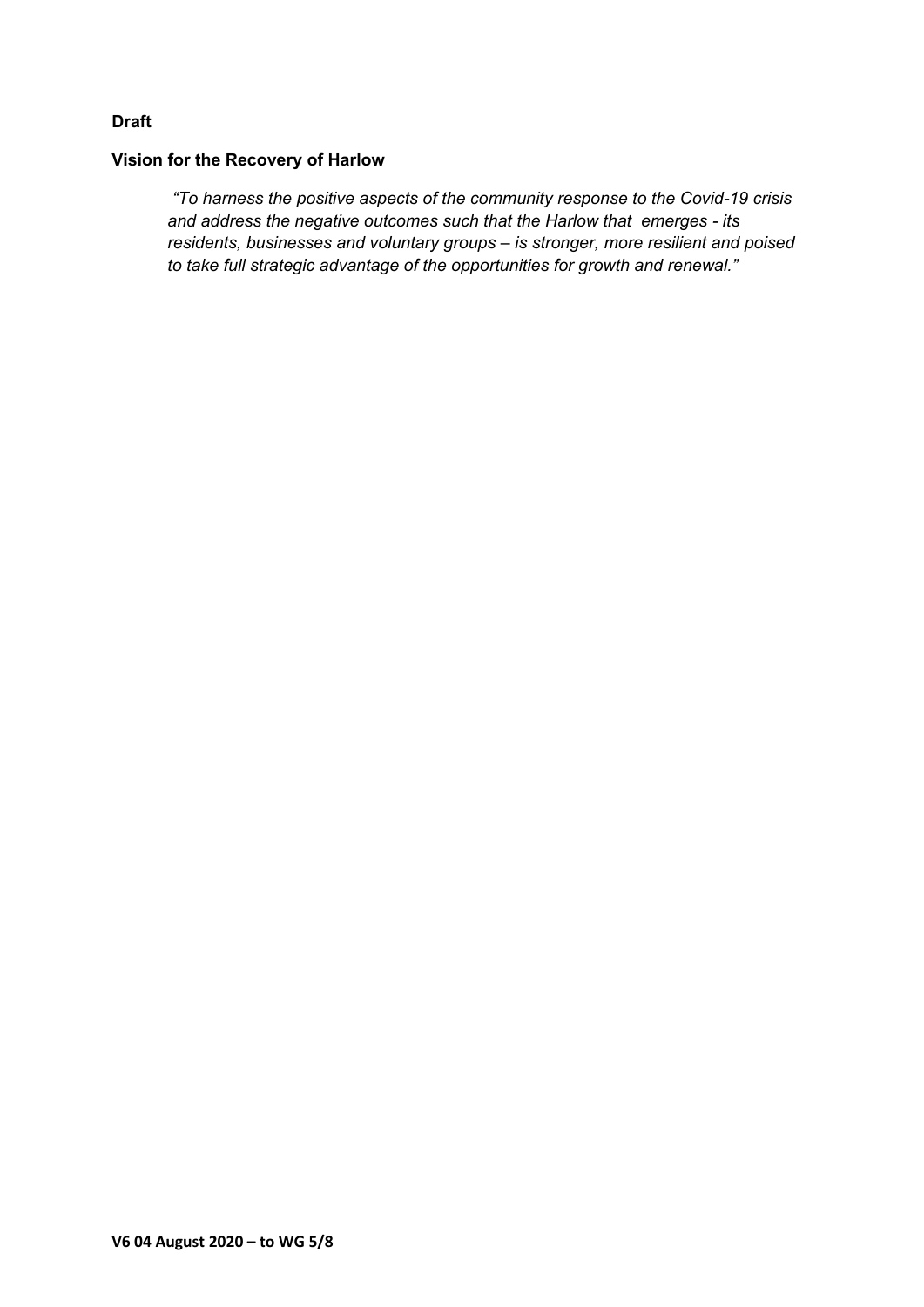## **We will achieve this by:**

## **Corporate Themes**

Promoting within everything that it does for the recovery of the town, the strategic priorities of its Corporate Plan:

- $\triangleright$  Recovery and Resilience (NEW subject to Council approval)
- $\triangleright$  More and Better Housing
- $\triangleright$  Regeneration and a Thriving Economy
- Wellbeing and Social Inclusion
- $\triangleright$  A Clean and Green Environment
- $\triangleright$  Successful Children and Young People

Acknowledging the role that the Working Group will have in promoting a plan for recovery.

Managing and recording Harlow Council's recovery response to the COVID-19 pandemic to meet its priorities as a community leader, and fulfil the requirements as a local authority under the Civil Contingencies Act 2004 to "take the lead in facilitating the rehabilitation of the community and the restoration of the environment."

Seeking to remove the barriers that keep people beyond the reach of employment, services, jobs and other socio-economic recovery measures and opportunities.

Maximising the opportunities for innovative ways of future working across the Council and with partners, its own LATCO and other stakeholders (such as the voluntary sector) to the benefit of the local community and business sector.

Preparation and planning to ensure, with other public sector agencies, that in the face of future outbreaks or emergencies, all residents are given the best possible health protection and outcomes, particularly those at risk of health inequalities.

Securing the best possible regeneration and infrastructure improvement outcomes for the town across the wider HGGT area in the context that they promote residents' health and wellbeing and economic recovery.

Harnessing data and monitoring performance to ensure that services delivered post COVID-19, meet the changing needs of residents and businesses**.**

Ensuring the community is kept informed about Council's and other related bodies' actions to keep them safe and prioritise their well-being as we adjust to a new and uncertain reality and seek to build individual and collective resilience.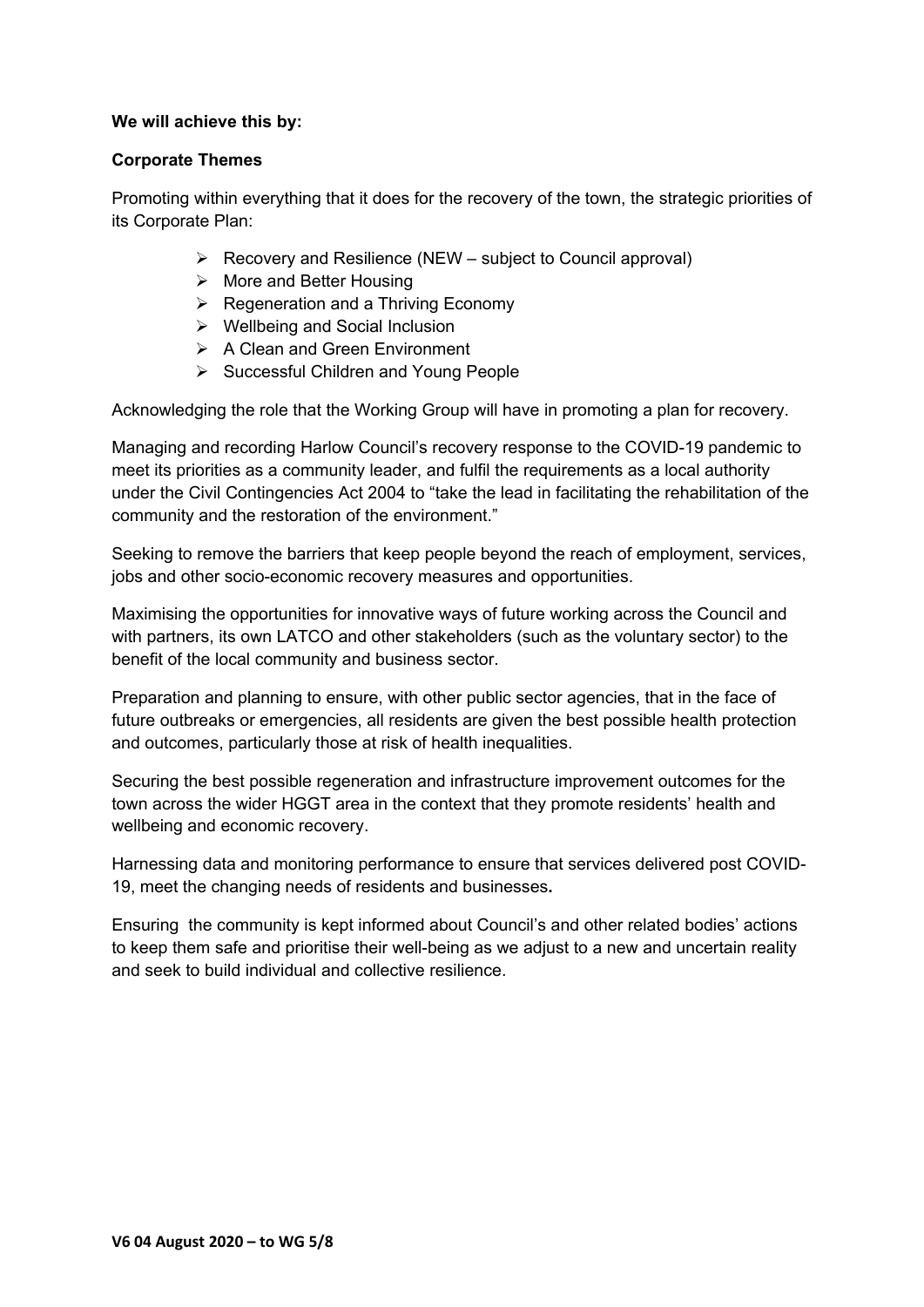## **Workstream Themes**

#### **Community Impact**

- 1. To ensure the physical, mental, and socio-economic wellbeing of all residents of Harlow is recovered to pre-pandemic levels or above through analysis of the impact of COVID-19 on the community by undertaking data analysis; initiating meaningful dialogue with community, voluntary sector, faith and cultural organisations and utilising feedback from the Council's frontline services.
- 2. To maintain a robust and thriving community and voluntary sector by maximising promotion and take-up of Government initiatives to support the sector and community; facilitating meaningful engagement and partnership working and supporting the development of new initiatives to meet needs identified through COVID-19 community impact assessment

#### **Business & Economy Workstream**

- 1. Increase the opportunities for advice, information, incentives and financial support to Harlow businesses, equipping them with the tools to prosper through the recovery phase.
- 2. Create and deliver a programme of active promotion of the Harlow economy to maximise opportunities for local businesses, to encourage business-to-business and local supply chain activity and to maximise the impact of the "Harlow pound"
- 3. Ensure young people in Harlow have access to information, advice, and opportunities for work and/or training to prevent a large cohort of young people emerging in Harlow without meaningful activity.
- 4. To work with bodies and educational institutions to create a joined-up plan to promote the need for local employment opportunities, particularly for young people aged 18-24.
- 5. To actively look for examples of new ways of working and new business opportunities and to innovate them in Harlow.

## **Council Internal Services Workstream**

- 1. To plan for the new 'normal' and any changes and/or challenges this may present to the Council's operating model and structures.
- 2. To ensure the continuation and where necessary the restoration of service provision to Harlow residents and businesses.
- 3. To work with all government guidance to ensure that strategic objectives are compliant and Covid safe.

#### **HTS Group Workstream**

- 1. To improve business resilience and efficiency by a review of HTS business plans, priorities and business continuity; enhanced communication plans aligned to Council communication plans and a robust gap analysis and performance reporting.
- 2. To reassess HTS community impact by its social value programme and reporting.
- 3. To monitor HTS environmental impact through its landscape programmes and policies reviews.